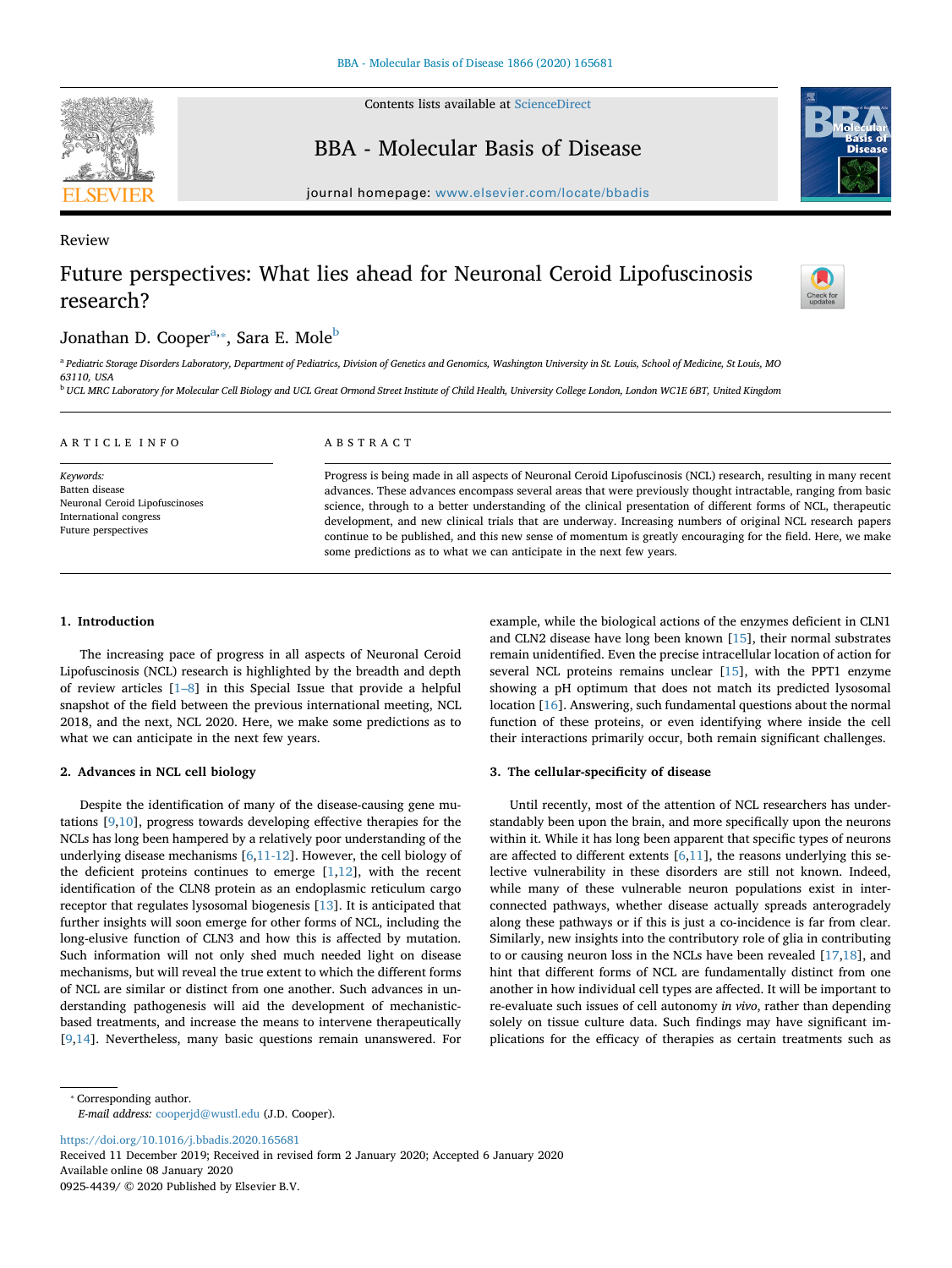gene AAV9-mediated gene therapy show strong neuronal tropism [\[19](#page-2-12)] which may leave affected glial cells untreated. Nevertheless, such observations raise further questions about how similar these diseases really are, and why they were originally grouped together. Undoubtedly, they broadly share certain clinical and pathological similarities with each other and also with other diseases. However, the more is learnt about each form, the more differences emerge. What seems likely is that these disorders converge upon a similar pathological endpoint involving pronounced neuron loss and autofluorescent storage material accumulation, but are actually distinct disorders with separate underlying molecular causes. In this respect, understanding the consequences of these mutations upon the transcriptome and proteome is likely to be particularly informative.

#### **4. Thinking outside the brain**

An important additional consideration is that although the effect of disease-causing mutations is devastating upon the brain, these effects clearly extend to other components of the CNS [[20\]](#page-2-13), including the peripheral and autonomic nervous system and to other somatic tissues [[21–23\]](#page-2-14). Such underappreciated effects of disease may underlie some of the most debilitating effects of disease, and treating these successfully may significantly improve the quality of life for affected children and their families. Some of these newly identified effects of disease only became apparent after successfully treating the CNS in pre-clinical studies that prolonged life [[20\]](#page-2-13), resulting in new disease phenotypes emerging. Whether these unforeseen effects of disease are confined to the populations of neurons or nerve fibers that are present in such tissues, or extends to other somatic cell types themselves is yet to be properly considered. However, it is likely that such pathological and functional consequences will contribute to disease outcome, and it is clear that these underappreciated effects of disease will need to be treated. The spinal cord appears to be affected in every form of NCL examined so far [[6](#page-2-3)[,22](#page-2-15)], as is the peripheral nervous system, and it remains to be seen whether these events are related to one another. Another emerging theme is the involvement of cardiac dysfunction in multiple forms of NCL [[8](#page-2-16)], most prominently in CLN3 disease [[23\]](#page-2-17). It is anticipated that the extent of such unexpected 'non-brain' effects of disease will continue to be emerge in the years to come, and such findings have significant implications for the targeting of treatments to where they can be most effective. As such understanding whether these events occur secondary to disease in the CNS, or are intrinsic to somatic tissues, will be key for maximizing therapeutic efficacy.

#### **5. Moving beyond mouse models**

The vast majority of pre-clinical studies, whether assessing pathogenesis or therapeutic efficacy, have utilized a series of NCL mouse models [[4](#page-2-18)[,24-25\]](#page-2-19). As a well-understood model species, NCL mice have proved valuable for defining the effects of disease and obtaining *proofof-principle* evidence of efficacy. However, it is now becoming more apparent that mice have severe limitations in modelling the full extent of human disease, and there are potential risks inherent in progressing to clinical trials based solely on data from mice. In this respect, larger animal species such as sheep, dogs and pigs have a crucial role to play in refining the dosing and delivery routes for therapeutic strategies before being considered for clinical trials [\[4,](#page-2-18)[25,](#page-2-20)[26](#page-2-21)]. The advent of new genome editing methods such as CRISPR/Cas 9 has enabled the efficient generation of animal models with a disease-causing mutation of choice. Recently, such methods have been used to generate both CLN3 pig [\[27](#page-2-22)] and CLN1 sheep [[28\]](#page-2-23) models of disease, which more closely recapitulate human disease phenotypes that are not present in mouse models. Characterizing these new larger animal models, including obtaining detailed behavioral, radiological and pathological landmarks of disease progression [[26\]](#page-2-21) will be needed, as has been done for the mouse models of NCLs. Such studies will also shed light on pathomechanisms

that may not be recapitulated in mouse models and extend the basis for assessing the efficacy of therapeutic approaches. Indeed, such larger animal models are expected to be ideally suited for scaling-up the delivery and dosing of therapeutic strategies and represent a key staging post between mouse studies and designing effective clinical trials.

#### **6. A new translational landscape**

Perhaps most significantly, the translational landscape of these disorders has changed dramatically in recent years with the first ever FDA-approved therapy [[29](#page-2-24)] (*Brineura*, enzyme replacement for CLN2 disease), which is significantly improving quality of life and delaying disease progression for persons affected by this disease [[30\]](#page-2-25). This translational momentum has accelerated with Phase I/IIa clinical trials of gene therapy currently in progress for two other forms of NCL (CLN3 disease: [NCT03770572](http://clinicaltrials.gov/show/NCT03770572) [\[31](#page-2-26)]; CLN6 disease [NCT02725580](http://clinicaltrials.gov/show/NCT02725580) [[32\]](#page-2-27)). It was always known that gene therapy for transmembrane protein-deficient NCLs would be challenging, as 'cross correction' is not possible as it is for enzyme deficient forms of NCL. Nevertheless, the advent of newer generations of vectors has facilitated the more efficient and widespread transduction of tissues within the CNS. An important breakthrough has been the application of such gene therapy methods to treating retinal pathology [[33\]](#page-2-28), and the recognition that multiple key cell populations may need to be targeted to prevent the death of others. This may require new vector serotypes and the identification of cell-type specific promotors for driving therapeutic gene expression in these clinically relevant tissues. It is also possible that in the future gene therapy will not be confined to expressing a functional copy of deficient genes, but may be used to deliver new gene editing tools to correct disease-causing mutations. Nevertheless, the potential for off target effects still exists, and future studies will need to take these into account.

## **7. Adopting a long-term perspective**

Another major challenge for gene therapy approaches is the presence of naturally occurring antibodies against adeno-associated viruses (AAVs) that present in a variable proportion of the patient population [[34\]](#page-2-29). It also remains to be seen what the longer-term consequences of gene therapy will be. Given that gene therapy is generally considered a 'one off' single time treatment, the issue of whether transgene expression is sustained in the long term will be important to address, with readministration of vectors unlikely to be feasible with current technology. Similar longer-term perspectives apply to enzyme replacement approaches. While *Brineura* appears effective in halting disease progression in CLN2 disease children [\[30](#page-2-25)], and relatively few adverse events have been reported so far, it is unclear how these individuals will continue to respond to ERT over ten or more years. However, considering the previously bleak outlook for these children, the fact that the field is now in a position to ask such questions regarding longerterm therapeutic efficacy is remarkable in itself.

#### **8. The importance of working together**

With significant progress continuing to be made for a variety of other pre-clinical interventions in other forms of NCL [[14,](#page-2-7)[35\]](#page-2-30), further clinical trials are anticipated in the near future, including those that extend the detailed natural history of these disorders. In this respect, patient registries and detailed rating schemes will continue to prove essential, and the active participation of affected families in these studies will continue to be key to their success. Indeed, many of the advances in NCL research have been achieved through significant crossstakeholder collaboration between patient advocacy groups, academic researchers, clinicians, and industry scientists. Such collaboration is essential to this progress.